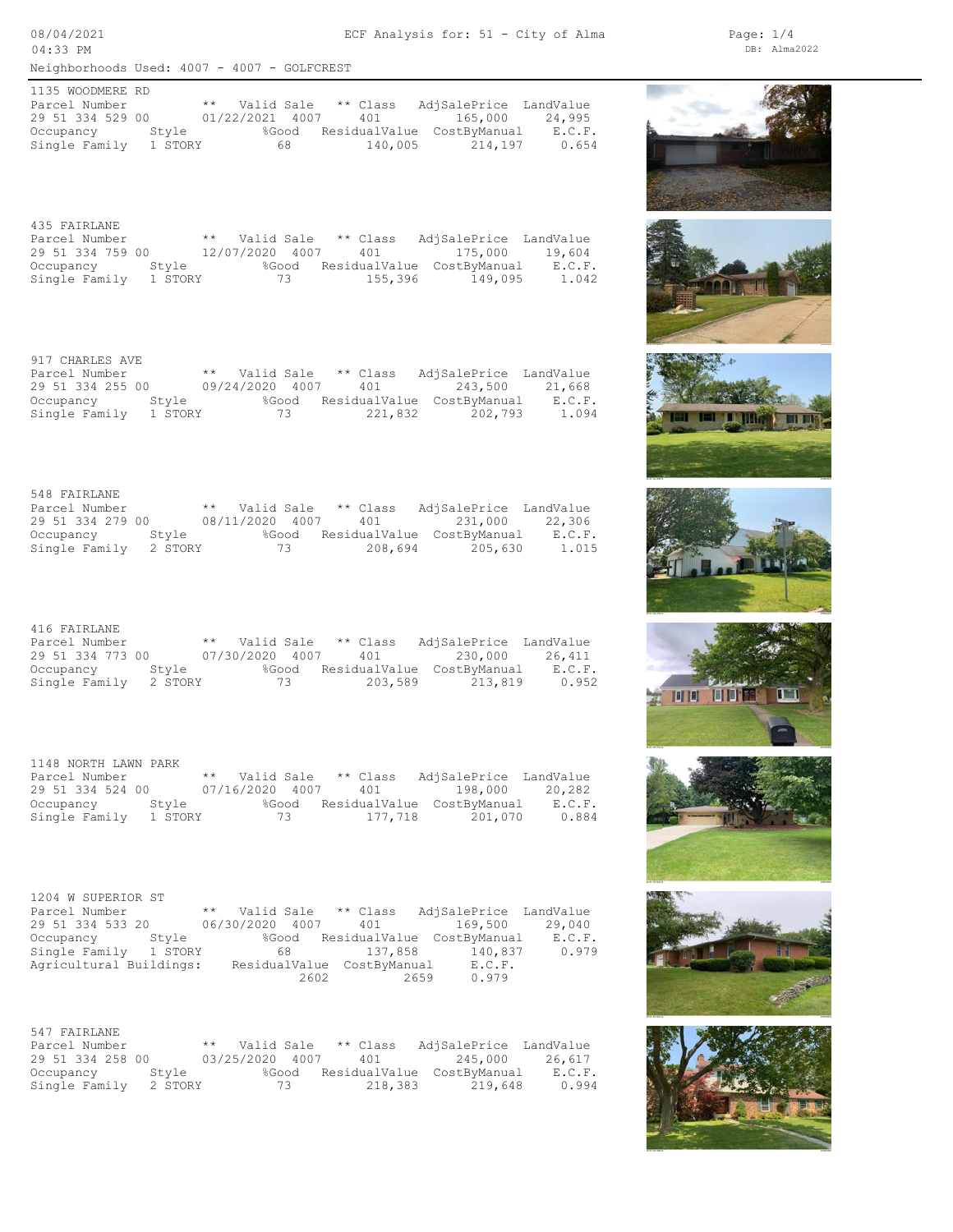Neighborhoods Used: 4007 - 4007 - GOLFCREST 08/04/2021 04:33 PM

Single Family 2 STORY 73 172,205 224,685 0.766 Occupancy Style %Good ResidualValue CostByManual E.C.F. 29 51 334 510 00 02/28/2020 4007 401 193,000 20,795 Parcel Number \*\* Valid Sale \*\* Class AdjSalePrice LandValue 1240 WOODMERE RD

ECF Analysis for: 51 - City of Alma

Single Family 1 STORY 73 154,182 148,000 1.042 Occupancy Style %Good ResidualValue CostByManual E.C.F. 29 51 334 257 00 11/15/2019 4007 401 170,000 15,818 Parcel Number \*\* Valid Sale \*\* Class AdjSalePrice LandValue 909 CHARLES AVE

Single Family 1 STORY 73 113,955 141,718 0.804 Occupancy Style %Good ResidualValue CostByManual E.C.F. 29 51 334 274 00 08/09/2019 4007 401 129,500 15,545 Parcel Number \*\* Valid Sale \*\* Class AdjSalePrice LandValue 536 FAIRLANE

Single Family 1 STORY 78 209,384 251,350 0.833 Occupancy Style %Good ResidualValue CostByManual E.C.F. 29 51 334 531 00 06/07/2019 4007 401 233,400 24,016 Parcel Number \*\* Valid Sale \*\* Class AdjSalePrice LandValue 1163 WOODMERE RD

| 590 FAIRCREST    |         |                     |       |          |                            |        |
|------------------|---------|---------------------|-------|----------|----------------------------|--------|
| Parcel Number    |         | ** Valid Sale       |       | ** Class | AdjSalePrice LandValue     |        |
| 29 51 334 532 00 |         | 05/30/2019 4007 401 |       |          | 170,000 22,547             |        |
| Occupancy        | Stvle   |                     | %Good |          | ResidualValue CostByManual | E.C.F. |
| Single Family    | 1 STORY |                     | 68 -  | 147,453  | 224,001                    | 0.658  |











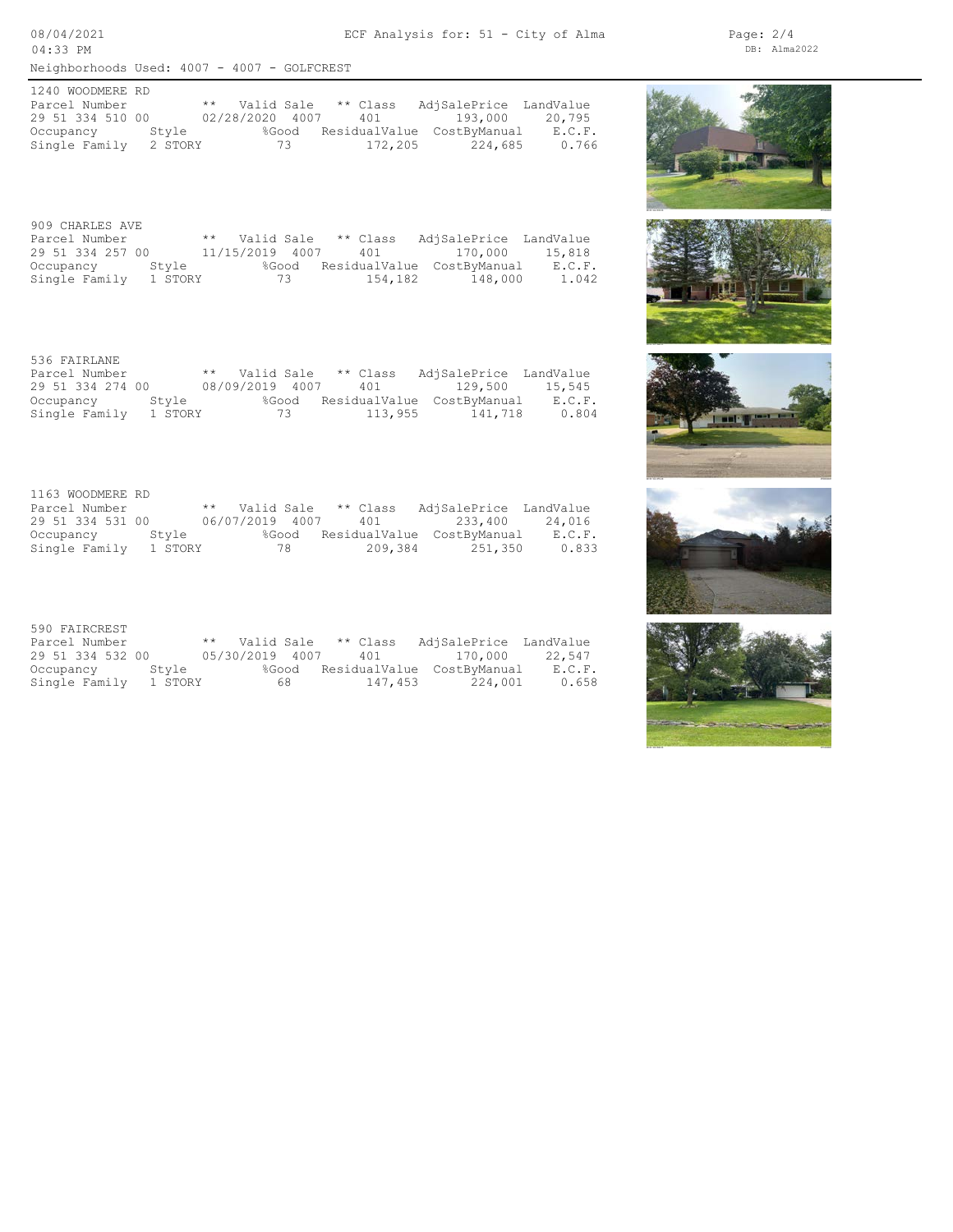Neighborhoods Used: 4007 - 4007 - GOLFCREST

|                                                 |               |                      | Single Family Computed Costs by Manual |           | >>>>>>>>>>>    |           |
|-------------------------------------------------|---------------|----------------------|----------------------------------------|-----------|----------------|-----------|
| * Style *                                       | 91.100        | 8190                 | 71.080                                 | 61.070    | 51.060         | 0.050     |
| 1 1/2 STORY                                     | 2,536,844     | 2,536,844            | 2,536,844                              | 2,536,844 | 2,536,844      | 2,536,844 |
| 1 1/4 STORY                                     | 2,536,844     | 2,536,844            | 2,536,844                              | 2,536,844 | 2,536,844      | 2,536,844 |
| 1 3/4 STORY                                     | 2,536,844     | 2,536,844            | 2,536,844                              | 2,536,844 | 2,536,844      | 2,536,844 |
| 1 STORY                                         | 2,536,844     | 2,536,844            | 2,536,844                              | 2,536,844 | 2,536,844      | 2,536,844 |
| 1+ STORY                                        | 2,536,844     | 2,536,844            | 2,536,844                              | 2,536,844 | 2,536,844      | 2,536,844 |
| 2 1/2 STORY                                     | 2,536,844     | 2,536,844            | 2,536,844                              | 2,536,844 | 2,536,844      | 2,536,844 |
| 2 STORY                                         | 2,536,844     | 2,536,844            | 2,536,844                              | 2,536,844 | 2,536,844      | 2,536,844 |
| $2 - UNIT$                                      | 2,536,844     | 2,536,844            | 2,536,844                              | 2,536,844 | 2,536,844      | 2,536,844 |
| 3 STORY                                         | 2,536,844     | 2,536,844            | 2,536,844                              | 2,536,844 | 2,536,844      | 2,536,844 |
| $3 - UNIT$                                      | 2,536,844     | 2,536,844            | 2,536,844                              | 2,536,844 | 2,536,844      | 2,536,844 |
| 4-UNIT OR MORE                                  | 2,536,844     | 2,536,844            | 2,536,844                              | 2,536,844 | 2,536,844      | 2,536,844 |
| Bi-Level                                        | 2,536,844     | 2,536,844            | 2,536,844                              | 2,536,844 | 2,536,844      | 2,536,844 |
| CARPORT ONLY                                    | 2,536,844     | 2,536,844            | 2,536,844                              | 2,536,844 | 2,536,844      | 2,536,844 |
|                                                 |               |                      |                                        |           |                |           |
| DOUBLE-WIDE                                     | 2,536,844     | 2,536,844            | 2,536,844                              | 2,536,844 | 2,536,844      | 2,536,844 |
| <b>DUPLEX</b>                                   | 2,536,844     | 2,536,844            | 2,536,844                              | 2,536,844 | 2,536,844      | 2,536,844 |
| GARAGE ONLY                                     | 2,536,844     | 2,536,844            | 2,536,844                              | 2,536,844 | 2,536,844      | 2,536,844 |
| MANUFACTURED                                    | 2,536,844     | 2,536,844            | 2,536,844                              | 2,536,844 | 2,536,844      | 2,536,844 |
| MOBILE HOME                                     | 2,536,844     | 2,536,844            | 2,536,844                              | 2,536,844 | 2,536,844      | 2,536,844 |
| Modular                                         | 2,536,844     | 2,536,844            | 2,536,844                              | 2,536,844 | 2,536,844      | 2,536,844 |
| One $3/4$ Sty                                   | 2,536,844     | 2,536,844            | 2,536,844                              | 2,536,844 | 2,536,844      | 2,536,844 |
| One Story                                       | 2,536,844     | 2,536,844            | 2,536,844                              | 2,536,844 | 2,536,844      | 2,536,844 |
| PORCH/DECK ONLY                                 | 2,536,844     | 2,536,844            | 2,536,844                              | 2,536,844 | 2,536,844      | 2,536,844 |
| Ranch                                           | 2,536,844     | 2,536,844            | 2,536,844                              | 2,536,844 | 2,536,844      | 2,536,844 |
| Tri-Level                                       | 2,536,844     | 2,536,844            | 2,536,844                              | 2,536,844 | 2,536,844      | 2,536,844 |
| Two Story                                       | 2,536,844     | 2,536,844            | 2,536,844                              | 2,536,844 | 2,536,844      | 2,536,844 |
|                                                 | 2,536,844     | 2,536,844            | 2,536,844                              | 2,536,844 | 2,536,844      | 2,536,844 |
| Total Single Family Costs by Manual : 2,536,844 |               |                      |                                        |           |                |           |
| Total Mobile Home Costs by Manual               |               | $\sim 100$           | 0                                      |           |                |           |
| Total Town Home Costs by Manual                 |               | $\ddot{\phantom{a}}$ | 0                                      |           |                |           |
| Total Agricultural Costs by Manual :            |               |                      | 2,659                                  |           |                |           |
| Total Commercial Costs by Manual                |               | $\sim 100$           | $\circ$                                |           |                |           |
|                                                 |               |                      |                                        |           |                |           |
|                                                 |               |                      | Single Family Sale Residual Values     |           | >>>>>>>>>>>>>> |           |
|                                                 |               |                      |                                        |           |                |           |
| * Style *                                       | 91.100        | 81.090               | 7180                                   | 61.070    | 5160           | 0.050     |
| 1 1/2 STORY                                     | 2,260,654     | 2,260,654            | 2,260,654                              | 2,260,654 | 2,260,654      | 2,260,654 |
| 1 1/4 STORY                                     | 2,260,654     | 2,260,654            | 2,260,654                              | 2,260,654 | 2,260,654      | 2,260,654 |
| 1 3/4 STORY                                     | 2,260,654     | 2,260,654            | 2,260,654                              | 2,260,654 | 2,260,654      | 2,260,654 |
| 1 STORY                                         | 2,260,654     | 2,260,654            | 2,260,654                              | 2,260,654 | 2,260,654      | 2,260,654 |
| 1+ STORY                                        | 2,260,654     | 2,260,654            | 2,260,654                              | 2,260,654 | 2,260,654      | 2,260,654 |
| 2 1/2 STORY                                     | 2,260,654     | 2,260,654            | 2,260,654                              | 2,260,654 | 2,260,654      | 2,260,654 |
| 2. CHODY                                        | $2.200$ $CFA$ | $2.200$ $CEM$        | $2.200$ $CEA$                          | 2.20000   | 2.200000       | 2.20000   |

| 2 1/2 STORY     | 2,260,654 | 2,260,654 | 2,260,654 | 2,260,654 | 2,260,654 | 2,260,654 |
|-----------------|-----------|-----------|-----------|-----------|-----------|-----------|
| 2 STORY         | 2,260,654 | 2,260,654 | 2,260,654 | 2,260,654 | 2,260,654 | 2,260,654 |
| 2-UNIT          | 2,260,654 | 2,260,654 | 2,260,654 | 2,260,654 | 2,260,654 | 2,260,654 |
| 3 STORY         | 2,260,654 | 2,260,654 | 2,260,654 | 2,260,654 | 2,260,654 | 2,260,654 |
| 3-UNIT          | 2,260,654 | 2,260,654 | 2,260,654 | 2,260,654 | 2,260,654 | 2,260,654 |
| 4-UNIT OR MORE  | 2,260,654 | 2,260,654 | 2,260,654 | 2,260,654 | 2,260,654 | 2,260,654 |
| Bi-Level        | 2,260,654 | 2,260,654 | 2,260,654 | 2,260,654 | 2,260,654 | 2,260,654 |
| CARPORT ONLY    | 2,260,654 | 2,260,654 | 2,260,654 | 2,260,654 | 2,260,654 | 2,260,654 |
| DOUBLE-WIDE     | 2,260,654 | 2,260,654 | 2,260,654 | 2,260,654 | 2,260,654 | 2,260,654 |
| <b>DUPLEX</b>   | 2,260,654 | 2,260,654 | 2,260,654 | 2,260,654 | 2,260,654 | 2,260,654 |
| GARAGE ONLY     | 2,260,654 | 2,260,654 | 2,260,654 | 2,260,654 | 2,260,654 | 2,260,654 |
| MANUFACTURED    | 2,260,654 | 2,260,654 | 2,260,654 | 2,260,654 | 2,260,654 | 2,260,654 |
| MOBILE HOME     | 2,260,654 | 2,260,654 | 2,260,654 | 2,260,654 | 2,260,654 | 2,260,654 |
| Modular         | 2,260,654 | 2,260,654 | 2,260,654 | 2,260,654 | 2,260,654 | 2,260,654 |
| One $3/4$ Sty   | 2,260,654 | 2,260,654 | 2,260,654 | 2,260,654 | 2,260,654 | 2,260,654 |
| One Story       | 2,260,654 | 2,260,654 | 2,260,654 | 2,260,654 | 2,260,654 | 2,260,654 |
| PORCH/DECK ONLY | 2,260,654 | 2,260,654 | 2,260,654 | 2,260,654 | 2,260,654 | 2,260,654 |
| Ranch           | 2,260,654 | 2,260,654 | 2,260,654 | 2,260,654 | 2,260,654 | 2,260,654 |
| Tri-Level       | 2,260,654 | 2,260,654 | 2,260,654 | 2,260,654 | 2,260,654 | 2,260,654 |
| Two Story       | 2,260,654 | 2,260,654 | 2,260,654 | 2,260,654 | 2,260,654 | 2,260,654 |
|                 |           |           |           |           |           |           |

2,260,654 2,260,654 2,260,654 2,260,654 2,260,654 2,260,654

| Total Single Family Sale Residual Values : 2,260,654 |               |       |
|------------------------------------------------------|---------------|-------|
| Total Mobile Home Sale Residual Values               | $\mathcal{L}$ |       |
| Total Town Home Sale Residual Values                 | $\mathbb{R}$  |       |
| Total Agricultural Sale Residual Values              | $\mathcal{L}$ | 2,602 |
| Total Commercial Sale Residual Values                | $\mathcal{L}$ |       |

|                   |       |                                    | Statistics for this Analysis |               |  |
|-------------------|-------|------------------------------------|------------------------------|---------------|--|
| # Valid # Invalid |       | Coefficient of                     | Coefficient of               | Price Related |  |
| Sales             | Sales | Dispersion (%)                     | Variation (%)                | Differential  |  |
| 13                |       | 13.44                              | 16.89                        | 1.013         |  |
|                   |       | After Application of E.C.F.s 13.29 | 16.78                        | 1.013         |  |